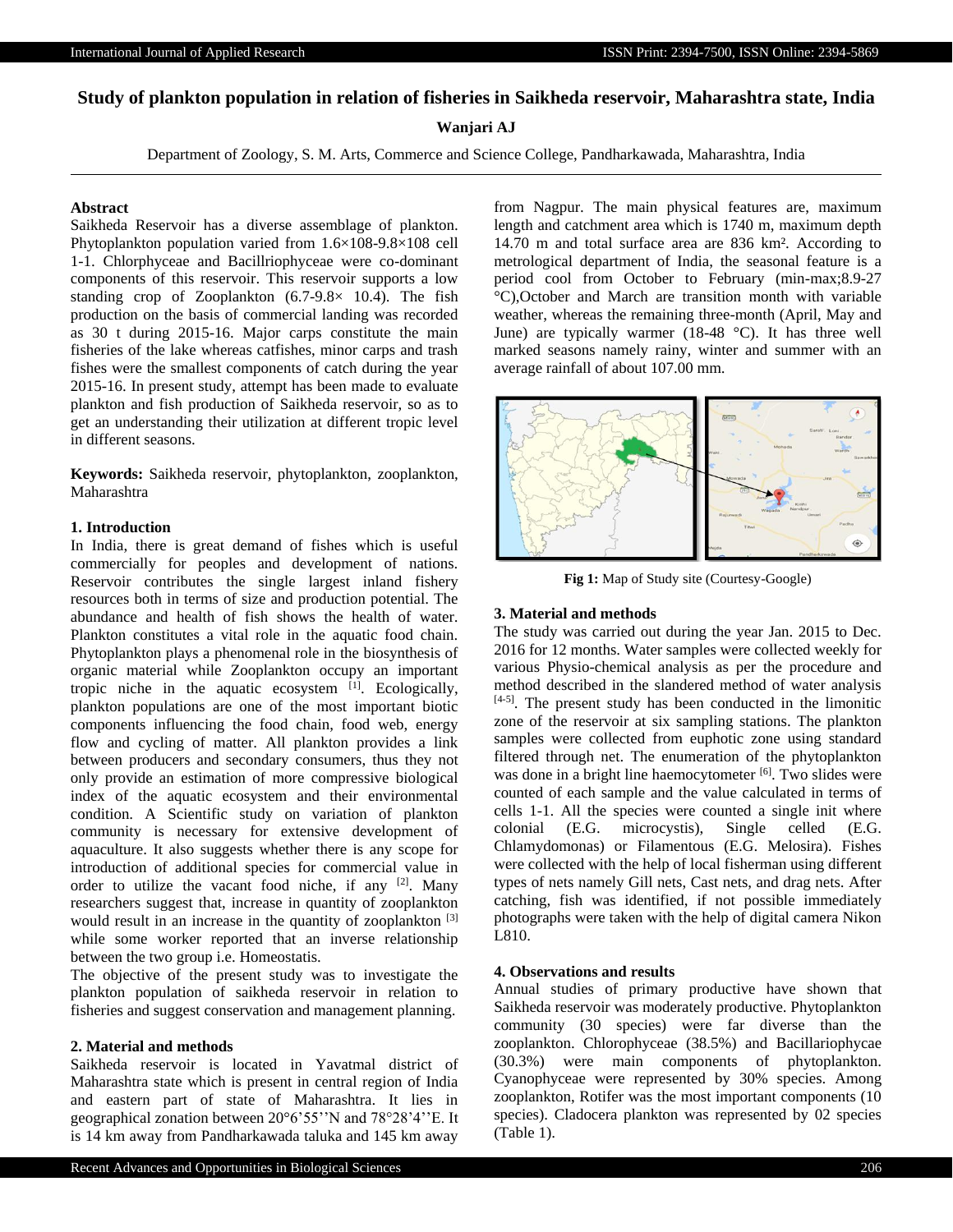| Sr. No.           | List of Phyotplankton community | <b>List of Zooplankton community</b> |
|-------------------|---------------------------------|--------------------------------------|
| $\mathbf{i}$      | Clorophyceae                    | $\mathbf{i}$<br>Rotifer              |
| 1)                | Spirogyra sp                    | 1)<br>Brachionus angularis           |
| 2)                | Pediastrum simplex              | <b>Brachionus</b> calciflorus<br>2)  |
| 3)                | Cosmarium sp                    | 3)<br>Cephalodella adriatica         |
| 4)                | Closterium acerosum             | Colurella adriatica<br>4)            |
| 5)                | Clorellavulgaris                | 5)<br>Filinia longiseta              |
| 6)                | Blue green algae                | Trichocerca porcellus<br>6)          |
| 7)                | Unidentified green algae        | 7)<br>Keratella cochearis            |
| 8)                | Volvex sp.                      | 8)<br>Haraella brahmi                |
| 9)                | Chara sp.                       | $\overline{ii}$<br>Copepoda          |
| $\overline{ii}$ ) | Bacillariophycae                | 1)<br>Diatoms sp.                    |
| 1)                | Synedra sp.                     | 2)<br>Cyclops sp.                    |
| 2)                | Fragilaria sp.                  | 3)<br><b>Nauplius</b>                |
| $\overline{3}$    | Amphora Ovalis                  | 4)<br>Encyclops sp.                  |
| 4)                | Nitzschia sp.                   | $\overline{iii}$<br>Ostracoda        |
| 5)                | Epithemia                       | 1)<br>Cyclocypris sp.                |
| 6)                | Gyrosigmia sp.                  | 2)<br>Candolypria sp.                |
| 7)                | Diatoma sp.                     | iv)<br>Cadocera                      |
| $\overline{iii}$  | Cyanophyceae                    | 1)<br>Alonella sp.                   |
| 1)                | Anabaena spiroides              | 2)<br>Daphania similes               |
| 2)                | Oscillatoria sp                 |                                      |
| 3)                | Merismopaedia sp.               |                                      |
| 4)                | Chroccoccus sp.                 |                                      |
| 5)                | Nostoc sp.                      |                                      |
| 6)                | Anacystis sp.                   |                                      |
| iv)               | Euglenophyceae                  |                                      |
| 1)                | Euglena sp.                     |                                      |
| 2)                | Phacus sp.                      |                                      |

**Table 1:** List of Plankton of Saikheda reservoir

Phytoplanktons were the most important components of plankton comprising 90% of the total plankton population. In this study, seasonal variation in the density of Phytoplankton and Zooplankton population was found. The phytoplankton density ranged from 11.6×108-9.8×108 cell 1-1. With maximum and minimum season was the least phytoplankton abundance. Zooplankton activity was found minimum during winter (1.3-1.9×10-4 indm-3).

The average scale fishing in this reservoir was done from October to June. Here commercial catch is taken as fish yield. The total production of fish was 26t (2015) and 30 t (2016) during the study periods. The mean percent composition was, major carps (20%), Local minor carps and cat fishes (65%), Local major carps (5%) and weed fishes (10%).

### **5. Discussions**

Accordingly the total population of nutrients of plankton in the reservoir is low. Reduced amount of nutrients reflects the low tropic status of the wetland  $[7]$ . The dominance of the diatoms is a characteristic feature of clean water. This reservoir has a permanent bloom of blue green algae as in south India [8-9]. Eulgenophyceae are commonly found in this water bodies which indicates rich organic matter present in it. The annual zooplankton population in the reservoir was reported between Cladocera (21%), Rotifer (48%) and Copepoda (24%). The low abundance of Daphania has been attributed the high density of fish. It appears that most of the energy fixed by the phytoplanktons is utilized by carp fishes

particularly *Labeo rohita, Catla catla, Cirrihnus mrigala* which was about 35% of the total fish population.

Fish species catches in Monsoon were so many different compaired to post monsoon and summer season. The average fish yield for last five year arrives at 18.4 kg/h. The most dominant fish in this water body was small clupeoformes which is purely zooplanktonivore. The work has been concluded with future strategies for development of fish fauna, conservation and management of Saikheda reservoir. There is need to plan some future development strategies for management and conservation of fish fauna.

#### **6. Reference**

- 1. Iloba KI. Vertical distribution of Rotifer in Ikpoba Reservoir in southern Nigeria. Tropical fresh water Biology. 2002; 11:69-89.
- 2. Mathew PM. Limunological investigation on the plankton of Govindgarh lake and its correlation with physio-chemical factors. In saigal B.N. (ed). The ecology and Fisheries of freshwater Reservoir, 1978, 45-6-65, ICAR, CIFRI, Barracpore.
- 3. Leukowicz M. The communities of zooplankton in fish ponds. Acta, Hydrobiol. 1978; 16:139-172.
- 4. APHA. Standard methods for the examination of water and waste water, New York, USA, 1980.
- 5. Trivedi RK, Goel PK. Chemical and Biological methods for water pollution studies, Enviormental Pul-b, 1984, 122.